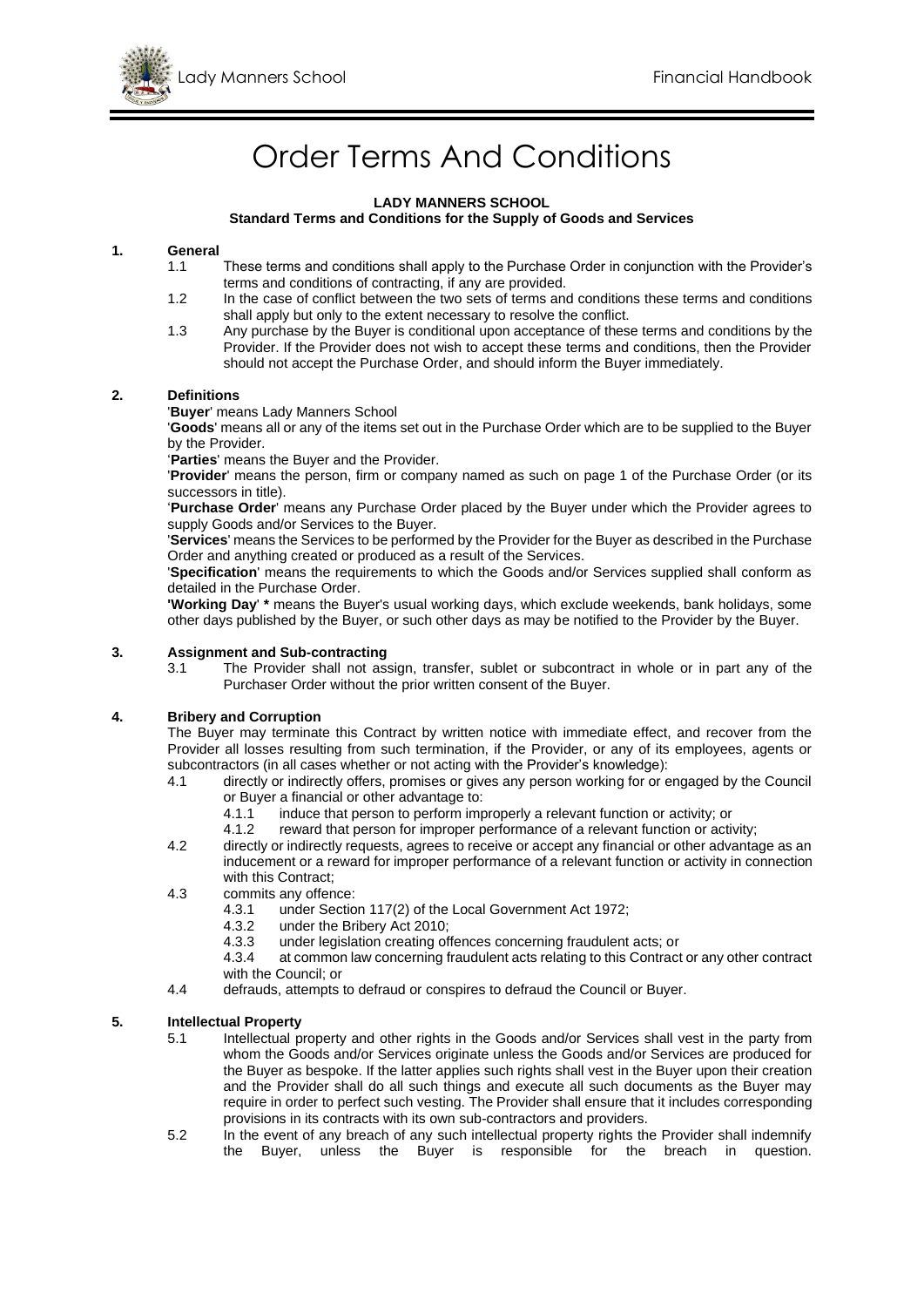

# **6. Confidentiality**

Subject to legislative requirements, any confidential information supplied by the Buyer to the Provider or vice versa (including the details of the Purchase Order), shall be kept confidential and shall only be used by the Provider for the performance of its obligations under the Purchase Order. Upon request, and in any event upon expiry or termination of the Purchase Order for whatever reason, the Provider shall either, immediately destroy, or at the Buyer's written request, immediately return to the Buyer, any confidential information provided to it pursuant to the Purchase Order.

#### **7. Price Variation**

7.1 The prices in the Purchase Order shall apply (without variation) for both the period and/or stated quantity of the Goods and/or Services, unless specifically otherwise agreed in writing by the Parties.

### **8. Liability**

- 8.1 The Provider shall indemnify the Buyer against any claim made in respect of personal injury to any person, arising in connection with this contract, unless due to the negligence of the Buyer.
- 8.2 The Provider shall indemnify the Buyer against any claim for damage to property due to the negligence of the Provider.
- 8.3 The Provider's liability for breach of confidentiality or infringement of intellectual property rights shall be unlimited unless otherwise agreed in writing by the Parties.
- 8.4 The Provider will ensure that it has insurance in place and shall maintain such insurance throughout the period covered by this contract to cover its liabilities under the Purchase Order, to include professional indemnity insurance for £2,000,000 (where Services are to be provided) which must be in force for the duration of the contract, public liability insurance for £2,000,000, and employer's liability insurance (where relevant) for £5,000,000 (unless otherwise agreed in writing between the Parties). The Provider shall when required produce satisfactory evidence that he is insured against the claims mentioned above.

#### **9. Documents**

9.1 All advice notes, invoices and packing notes issued by the Provider shall be clearly marked by the Provider with the Provider's name and address, the Purchase Order number, the item code, date of despatch, a description of the Goods and/or Services, the address of their intended destination and the due delivery date.

# **10.** Quality and Performance<br>10.1 The Goods and/or

- The Goods and/or Services shall conform with the Specification; be of sound design, materials and workmanship; be fit for the purpose for which they are procured by the Buyer and be capable of the required performance.
- 10.2 All Services performed under the Purchase Order must be executed by the Provider in a timely, efficient and professional manner to the appropriate prevailing standards and to the reasonable satisfaction of the Buyer.
- 10.3 The Provider shall comply with any relevant British Standard Specification or Code of Practice or other equal and approved European standard.

#### **11. Inspection and Testing**

11.1 Before dispatching the Goods, or commencing provision of the Service the Provider shall, if appropriate and if previously agreed by the Parties, allow the Buyer to inspect and test the Goods and/or Services for compliance with the Specification and/or any other provisions of the Purchase Order. If in the Buyer's reasonable opinion, the Goods and/or Services do not comply with the Specification, the Buyer shall inform the Provider (in writing, unless this is impractical) either, of the Buyer's intention to reject the Goods, or the remedial steps which must be undertaken by the Provider to ensure compliance with the Specification.

# **12. Delivery**

- The Provider shall deliver the Goods and/or Services as instructed in the Purchase Order and obtain a receipt for them from an authorised officer of the Buyer. Any requirements as to the manner, quantities or special requirements for delivery, specified in the Purchase Order, shall also be complied with by the Buyer.
- 12.2 The Buyer will allow the Provider access to its premises as necessary for the delivery of the Goods and/or Services. The Buyer may refuse admission to the Provider's personnel or require such personnel to leave its premises at any time and shall not be obliged to give the Provider the reason(s) for its decision. The Buyer will not apply the provisions of this clause vexatiously.
- 12.3 Whilst on the Buyer's premises, the Provider shall abide by the Buyer's rules and regulations relating to the premises.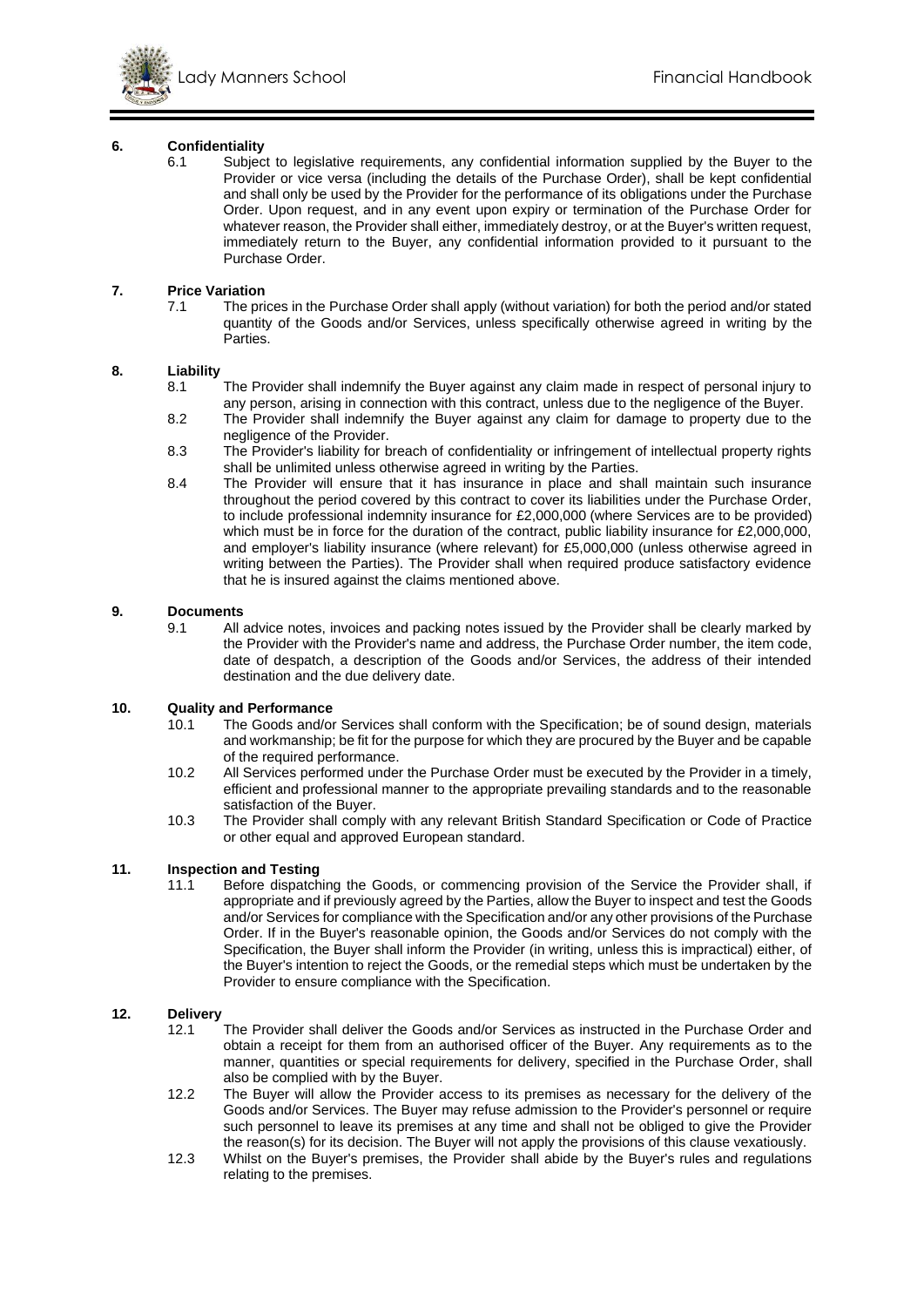# **13. Extension of Time, Rescheduling or Cancellation**<br>**13.1** If for any cause beyond the reasonable of

- If, for any cause beyond the reasonable control of the Provider, delivery of the Goods, or performance of the Services, is delayed, then unless time is of the essence the time for delivery/performance may be rescheduled by the Buyer (acting reasonably). Delay for any other reason shall be at the sole discretion of the Buyer, in which case the Provider shall be responsible for any additional costs.
- 13.2 Notification of any anticipated or actual delay must be immediately communicated to the Buyer by the Provider specifying the reasons for the delay.
- 13.3 If in the reasonable opinion of the Buyer it is inappropriate to reschedule delivery of the Goods and/or performance of the Services then the Buyer may cancel the Purchase Order without incurring any liability for such cancellation.

#### **14. Risk and Title**

- 14.1 Risk and title in the Goods and/or Services shall only pass to the Buyer upon acceptance of the Goods and/or Services when delivered to the place and address specified in the Purchase Order, unless otherwise agreed in writing by the Parties.
- 14.2 The Buyer also reserves the right to take possession of all Goods to which it has title.

### **15. Damage or Loss in Transit**

- 15.1 Any Goods lost or damaged in transit shall be restored or replaced by the Provider at the Provider's expense and to the Buyer's satisfaction.
- 15.2 Delivery shall not be deemed to have taken place until restoration has taken place to the satisfaction of the Buyer or replacement Goods have been accepted by the Buyer.
- 15.3 Goods shall be deemed not to have been delivered by the Provider if a receipt from an authorised officer of the Buyer cannot be produced by the Provider.

# **16. Rejection**

16.1 Unless otherwise agreed in writing by the Parties, if, at any time within 3 months from the date of delivery, having regard to the nature of the Goods or Services, the Goods and/or Services fail to comply with the Purchase Order, the Buyer may, by notice to the Provider (which notice shall be confirmed in writing) reject the whole or any part of the Goods and/or Services. The Buyer may then (without prejudice to its other rights and remedies) accept replacement Goods and or re-performed Services from the Provider at the Provider's expense.

# **17. Terms of Payment**

- 17.1 The Buyer agrees to pay the Provider either, the total price for the Goods and/or Services which is stated in the Purchase Order (or otherwise agreed in writing between the Parties) within 30 days of the date of receipt of a valid and undisputed invoice, which (if the Provider determines that VAT is payable) must comply with the requirements of H.M. Revenue and Customs for VAT purposes.
- 17.2 All prices and rates which are stated in the Purchase Order are exclusive of VAT (unless otherwise stated in the Purchase Order).
- 17.3 If the Buyer has informed the Provider that an invoice is disputed by it, the issue will (unless otherwise agreed by the Parties) be referred under the Dispute Resolution Procedure\*.
- 17.4 If requested to do so by the Buyer, the Provider shall accept payment of monies due by electronic funds transfer through BACS Ltd or other electronic payment means, as good discharge of the Buyer's indebtedness under the Purchase Order.
- 17.5 If any undisputed monies are not paid by the due date, then the Provider or the Buyer (as applicable) may charge interest on such undisputed monies on a day to day basis from the date falling 30 days from when payment fell due, (or such other date as may be agreed in writing between the Parties), to the date of payment (both dates inclusive) at the rate of two (2) per cent per annum over the base lending rate of the Bank of England from time to time. The Parties agree that this clause provides each of the Parties with a substantial remedy in respect of any late payment of sums due for the purposes of the Late Payment of Commercial Debts (Interest) Act 1998).

### **18. Set Off**

18.1 The Buyer shall be entitled to set off against any sums due to the Provider under the Purchase Order any sums which become payable by the Provider to the Buyer in relation to the Purchase Order or any other contract between the Parties.

#### **19. Compliance**

19.1 The Provider and its personnel shall at all times comply with all applicable laws, including statutes, regulations and bye-laws of local or other competent authorities.